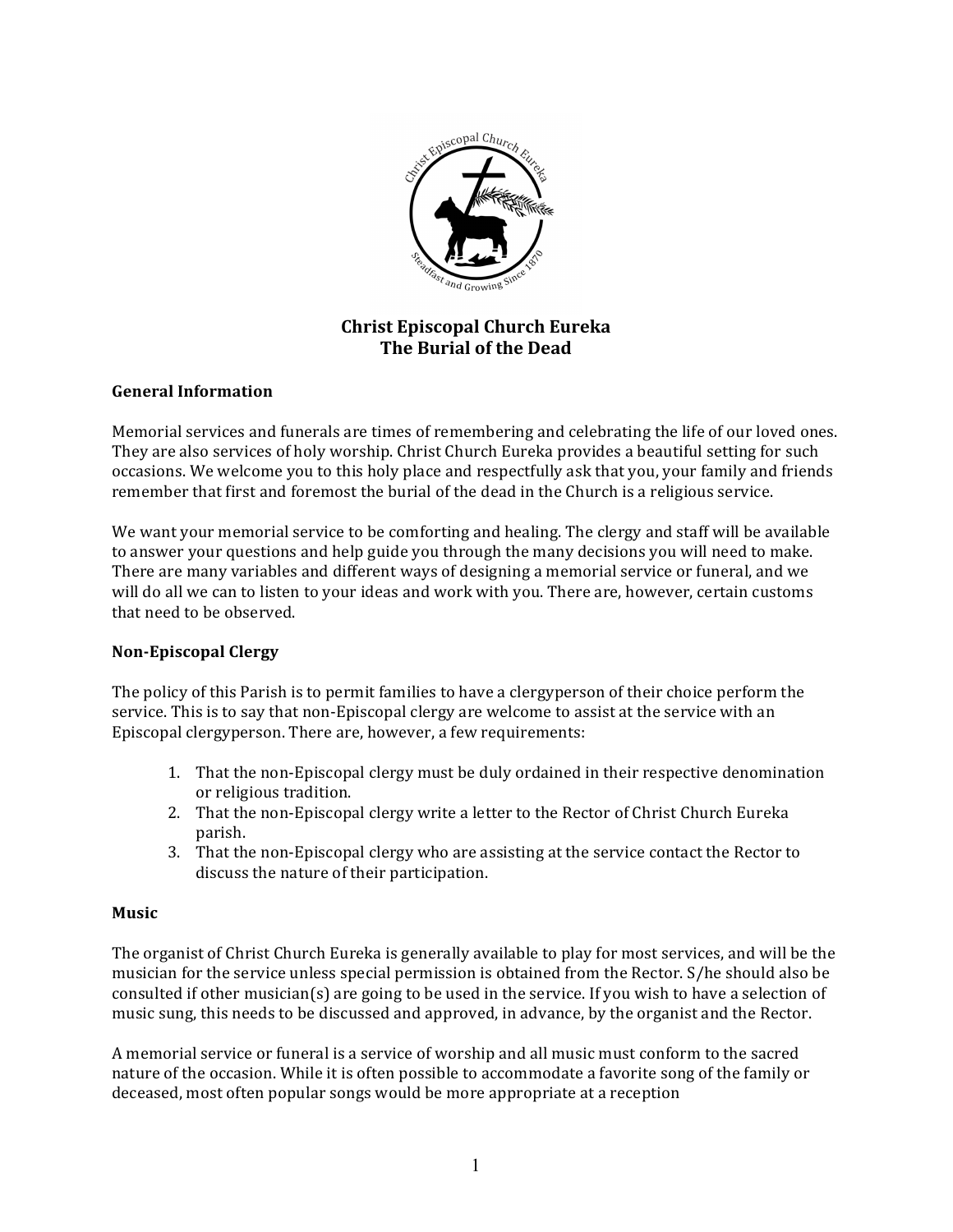# **Flowers**

The selection of flowers should be to enhance, not detract from the ceremony. Flowers are very expensive, so the general guideline is "less is better." Any *real* flowers are appropriate—garden, greenhouse, wildflowers from field or forest, even the blossoms that some call people call weeds. Other pieces from God's creation are appropriate too—leaves and branches, greens and grasses, nuts and berries, fruits, pods, etc. We do not use even the most exquisite of artificial floral arrangements. In every case, flowers and their placement must be approved by the Altar Guild.

# **Candles**

Many people feel that candle light enhances the beauty of the occasion, and we are happy to accommodate this in a variety of ways. The lighting and extinguishing of the candles must be done by a member of the Altar Guild.

# **Costs and Fees**

- 1. For members of this parish in good standing (regular in worship and contributing financially), or who come from a family which has good standing in the Christ Church Eureka parish, there are suggested honoraria for the services rendered and the actual costs involved.
	- \$250 Includes:

| \$100.00 | Musician honorarium. The organist fee includes service and<br>pre-service consultation with the family. If other rehearsals with |
|----------|----------------------------------------------------------------------------------------------------------------------------------|
|          | soloist(s) are needed, an additional fee may be requested.                                                                       |
| \$50.00  | Clergy honorarium if the preparation and ceremony is done by the                                                                 |
|          | Rector of Christ Church                                                                                                          |
| \$50.00  | Set-up (utilities, cleaning, etc.)                                                                                               |
| \$50.00  | Altar Guild (candles, Worship supplies, etc.)                                                                                    |
|          | These are suggested honoraria, not set fees                                                                                      |

2. When the deceased has no previous affiliation with Christ Church, the fee would be

| \$950 | Includes |                                                                        |
|-------|----------|------------------------------------------------------------------------|
|       | \$200.00 | Clergy honorarium if the preparation and ceremony is done by the       |
|       |          | Rector of Christ Church                                                |
|       | \$150.00 | Organist honorarium                                                    |
|       | \$50.00  | Set-up (utilities, cleaning, etc.)                                     |
|       | \$50.00  | Altar Guild (candles, Worship supplies, etc.)                          |
|       | \$500.00 | Donation to the parish (\$200.00 if the Chapel of the Merciful Saviour |
|       |          | is used)                                                               |

The standard donations cited above can be adjusted at the discretion of the Rector in view of special circumstances.